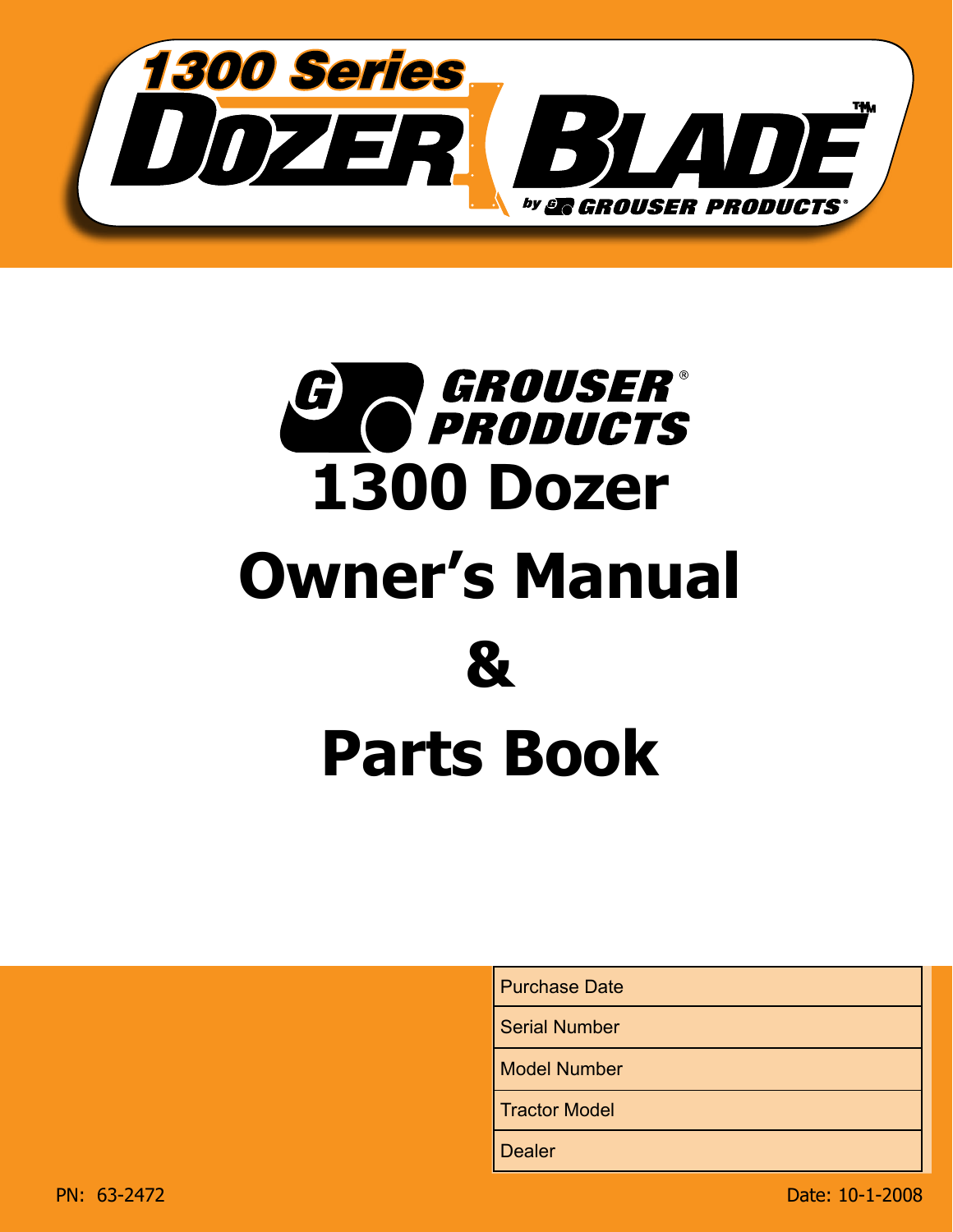| <b>Description</b>                                                                                                                                                                                                                   | Page                       |
|--------------------------------------------------------------------------------------------------------------------------------------------------------------------------------------------------------------------------------------|----------------------------|
| To The Owner <u>New York Charles and State and State and State and State and State and State and State and State and State and State and State and State and State and State and State and State and State and State and State a</u> | $\overline{\phantom{a}}$ 2 |
|                                                                                                                                                                                                                                      |                            |
|                                                                                                                                                                                                                                      |                            |
|                                                                                                                                                                                                                                      |                            |
|                                                                                                                                                                                                                                      |                            |
|                                                                                                                                                                                                                                      |                            |
|                                                                                                                                                                                                                                      |                            |
|                                                                                                                                                                                                                                      |                            |
|                                                                                                                                                                                                                                      |                            |
|                                                                                                                                                                                                                                      |                            |
|                                                                                                                                                                                                                                      |                            |

# To The Owner

This manual contains information concerning the operation, adjustment, and maintenance of the 1300 Dozer. You have purchased dependable, long lasting equipment, but only by proper care and operation can you expect to receive the performance and long service built into our products. Please have all operators read this manual carefully and keep the manual available for ready reference. If you have any questions or concerns, contact Grouser Products.

## **Maintenance**

### **Due to the harsh environment a lot of our equipment operates in, the following tasks should be performed every 10 hours or less.**

- Inspect equipment before operation for existing or potential damages.
- Lubricate all joints with high quality grease.
- Inspect and tighten all bolts to torque specifications on page 3.
- Make sure all non-rotating pins are secured properly.
- Check hydraulic cylinders and hoses for damage or leaks.

# Caution: This Is Not A Snow Blade

The 1300 Grouser blade is a heavy-duty dirt blade and does not contain a safety trip mechanism found in all snow blades. Using this blade as a snow blade could cause serious damage to the blade, the machine, or the operator when you strike an immovable object. Grouser Products will not warranty this blade if it is used as a snow blade.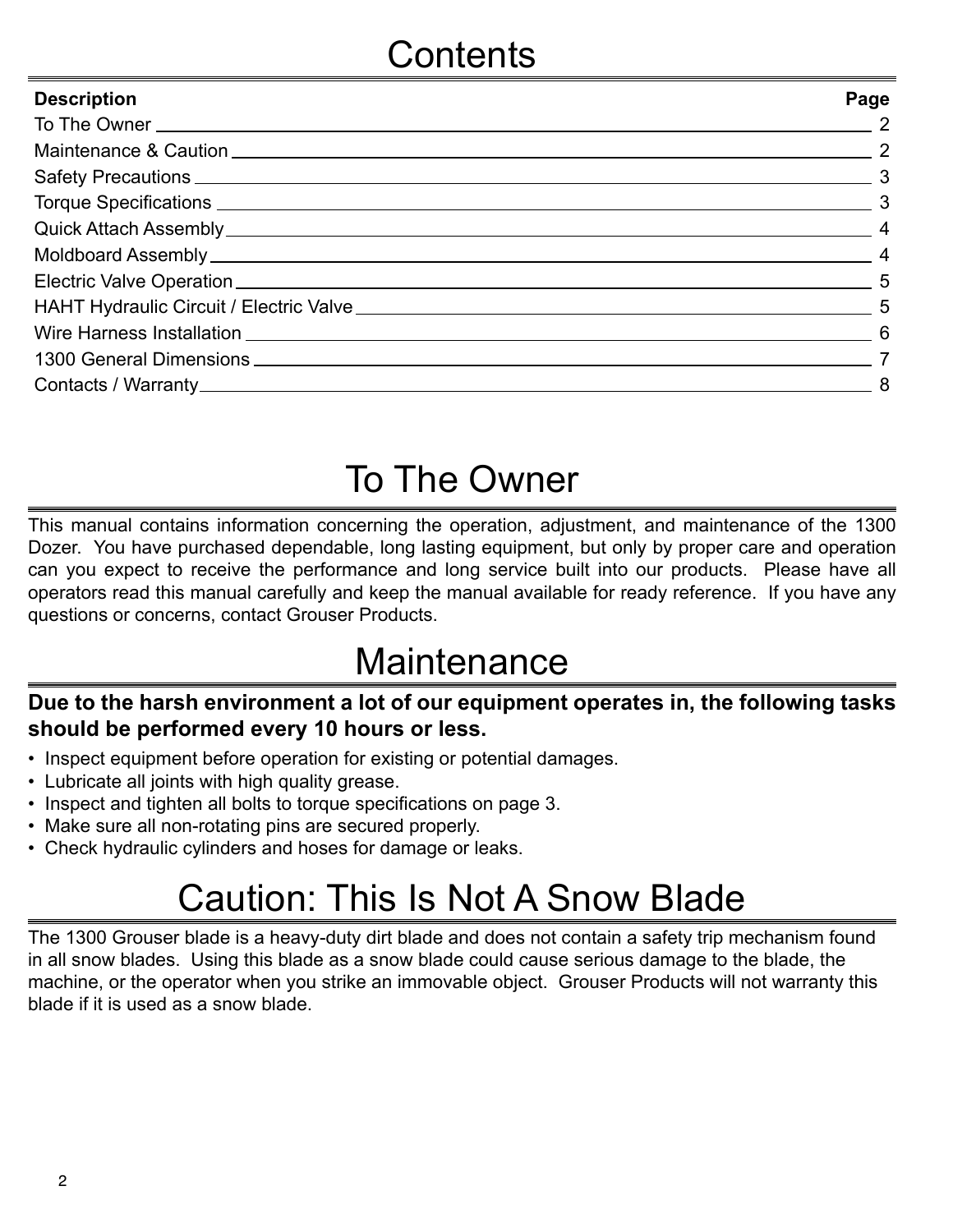# Safety Precautions

A careful operator is the best operator. Most accidents can be avoided by observing certain precautions. To help prevent accidents, read and take the following precautions before operating this equipment. In addition to these precautions, please follow all safety and operational instructions of your skid steer manufacturer.

### **The 1300 Dozer Blade:**

- 1. The 1300 Dozer Blade should be operated only by those who are responsible and instructed to do so.
- 2. Read the owner's manual carefully before using this equipment. Lack of operating knowledge can lead to accidents.
- 3. Keep the dozer blade maintained in reliable and satisfactory condition to ensure your safety.
- 4. Make sure the area is clear of people before moving any equipment.
- 5. Do not modify or permit anyone else to modify or alter the equipment and its components without first consulting Grouser Products or a Grouser dealer.

### **Servicing the 1300 Dozer Blade:**

- 1. Read and follow all safety instructions provided by the skid steer manufacturer.
- 2. Always use proper personal safety gear when performing maintenance on equipment.
- 3. Before servicing, relieve hydraulic pressure, stop engine and fully engage parking brake.
- 4. Escaping hydraulic fluid under pressure can penetrate skin causing serious injury. If fluid is injected into skin, obtain medical attention immediately.
	- DO NOT use your hand to check for leaks. Use a piece of cardboard or paper to search for leaks.
	- Stop the engine and relieve pressure before connecting or disconnecting lines.
	- Tighten all connections before starting the engine or pressurizing lines.

### **Storing the 1300 Dozer Blade:**

- 1. Thoroughly clean the dozer before storage. Use paint where necessary to prevent rust.
- 2. Check the dozer for worn or damaged parts. Install new parts as required.
- 3. Lubricate all pins and joints.

## Torque Specifications

All bolts should be tightened to specifications set by the manufacturer or previously stated amounts. If neither of these can be found the following torque chart should be used.

|             | Torque (ft-Ibs) |            |             |            |
|-------------|-----------------|------------|-------------|------------|
|             | SAE Grade 5     |            | SAE Grade 8 |            |
| <b>Size</b> | <b>UNC</b>      | <b>UNF</b> | <b>UNC</b>  | <b>UNF</b> |
| 5/16        | 17              | 19         | 24          | 27         |
| 3/8         | 30              | 35         | 45          | 50         |
| 7/16        | 50              | 55         | 70          | 80         |
| 1/2         | 75              | 85         | 110         | 120        |
| 9/16        | 110             | 120        | 150         | 170        |
| 5/8         | 150             | 170        | 210         | 240        |
| 3/4         | 260             | 300        | 380         | 420        |
| 7/8         | 430             | 470        | 600         | 670        |
|             | 640             | 720        | 910         | 1020       |

|                        | Torque (ft-Ibs) |            |  |
|------------------------|-----------------|------------|--|
| <b>Size</b>            | Grade 8.8       | Grade 10.9 |  |
| M <sub>18</sub> x 2.50 | 202             | 284        |  |
| M20 x 2.50             | 286             | 401        |  |
| M22 x 2.50             | 388             | 547        |  |
| M24 x 3.00             | 493             | 394        |  |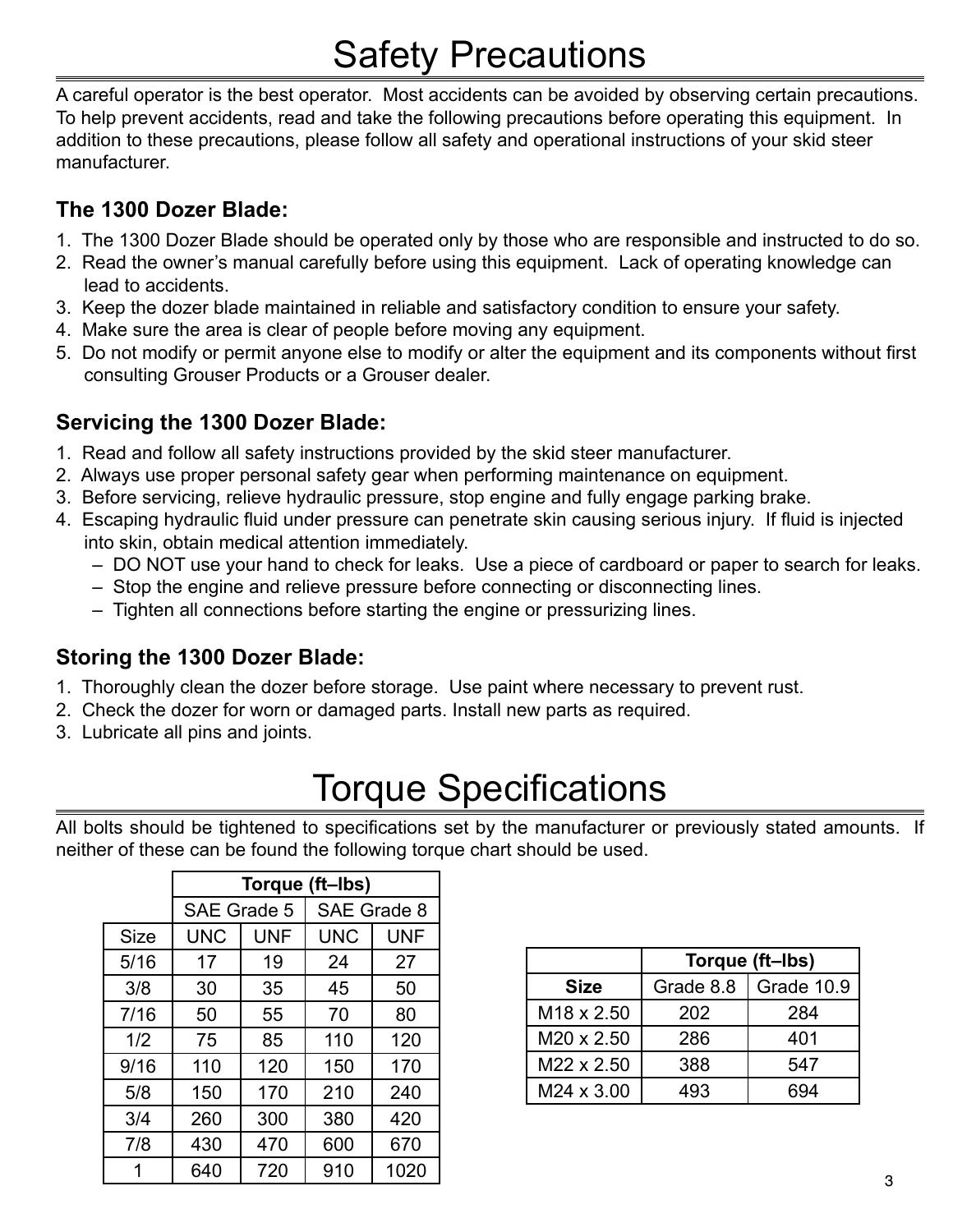| THE INFORMATION CONTAINED IN THIS DRAWING IS THE SOLE PROPERTY OF<br>GROUSER PRODUCTS INC ANY REPRODUCTION IN PART OR WHOLE WITHOUT<br><u>THE WRITTEN PERMISSION OF GROUSER PRODUCTS INC IS PROHIBITED.</u><br>⊛<br>⋒<br>కిం<br>◉<br>G<br>(10)<br>⊕<br>Item No. Part No.<br>Description<br>Qty.<br>3/8" x 3/4" Flanged Bolt<br>16-35C612<br>4<br>-1                                                                                                                                                                                                                                                                                                                                                                                                                                                                                                                                                                                                                                                                                                                                                                                                                              | 2<br>O<br>M)<br>3)<br>õ                                                                                                                                                                                                                                   |
|----------------------------------------------------------------------------------------------------------------------------------------------------------------------------------------------------------------------------------------------------------------------------------------------------------------------------------------------------------------------------------------------------------------------------------------------------------------------------------------------------------------------------------------------------------------------------------------------------------------------------------------------------------------------------------------------------------------------------------------------------------------------------------------------------------------------------------------------------------------------------------------------------------------------------------------------------------------------------------------------------------------------------------------------------------------------------------------------------------------------------------------------------------------------------------|-----------------------------------------------------------------------------------------------------------------------------------------------------------------------------------------------------------------------------------------------------------|
| 2<br>3/4" x 4" Hex Bolt Gr.5 NC<br>16-20226<br>3<br>19-7774<br>1" x 1" Spring Bushing<br>5<br>27-9503<br>Pinch Decal - Foot<br>4<br>5<br>27-9507<br>Grease Decal<br>32-8812<br>Cast Tilt Frame<br>6<br>43-6901<br>1-15/16" x 14" Pin<br>7<br>8<br>44-1627<br>Electric Valve Cover Plate<br>8<br>44-3229<br>Relief Valve Cover Plate<br>1 (Not Shown)<br>9<br>45-9633<br>Universal Cast Q.A<br>10<br>58-9371<br>Grease Zirk 1/8" NPT 45°<br>70-20607<br>3/4" Hex Center Lock Nut Gr.5 NC<br>11<br>The Information contained in this drawing is the sole property of<br>Grouser Products inc any reproduction in Part or whole without<br><u>The Written Permission of Grouser Products inc is prohibited.</u>                                                                                                                                                                                                                                                                                                                                                                                                                                                                     | <b>GROUSER PRODUCTS INC.</b><br>Phone 701.282.7710<br>755 2nd Ave NW<br>West Fargo, ND 58078<br>WWW.GROUSER.COM<br>Fax 701.282.8131<br>DWG. NO.<br><b>TITLE</b><br>3465<br>1300 QA - Tilt Assembly<br>Date:<br>Scale:<br>Sheet:<br>6/27/2008<br>None<br>1 |
| 3)<br>$\mathbb O$<br>O<br>œ<br>Θ<br>$\mathcal{O}$<br>⊕<br>$\mathcal{O}_\ell$                                                                                                                                                                                                                                                                                                                                                                                                                                                                                                                                                                                                                                                                                                                                                                                                                                                                                                                                                                                                                                                                                                     | 6<br>∩<br>(7)<br>⊛<br>fille Bill R<br>$\circledcirc$<br>₹<br>p<br><b>AB</b><br>$\mathcal{C}$<br>\$<br>Ø.<br>⊮ବ<br>ತ<br>⊕<br>11<br>$\circ$<br>ዎ<br>(14)                                                                                                    |
| 6' Blade 7' Blade 8' Blade<br>Item No. Part No.<br><b>Description</b><br>Qty.<br>Qty.<br>Qty.<br>15-9635<br>6' Cast Moldboard<br>15-1672<br>7' Cast Moldboard<br>1<br>1<br>(15)<br>15-1673<br>8' Cast Moldboard<br>1<br>1" x 2-1/2" Hex Bolt Gr 5 NC<br>$\overline{\mathbf{c}}$<br>16-20270<br>6<br>6<br>6<br>5/8" x 2" Carriage Bolt Gr 5 NC<br>16-21188<br>3<br>8<br>8<br>8<br>5/8" x 1-3/4" Plow Bolt Gr 5 NC<br>16-21666<br>12<br>14<br>4<br>16<br>5<br>19-7774<br>1" x 1" Spring Bushing<br>1<br>6<br>27-2409<br>Pinch Decal - Hand<br>2<br>2<br>27-9506<br>Serial Number Tag<br>$\overline{7}$<br>1<br>1<br>8<br>27-9504<br>Horizontal Grouser Decal<br> 1<br> 1<br>29-7950-6<br>9<br>6' Cutting Edge<br>9<br>29-7950-7<br>7' Cutting Edge<br>1<br>9<br>29-7950-8<br>8' Cutting Edge<br>10<br>50-3062<br>1300 Skid Shoe<br>$\overline{2}$<br>$\overline{2}$<br>11<br>52-8204<br><b>Tilt Plate</b><br>2<br>$\overline{2}$<br>12<br>5/8" Flat Washer Gr 8 (USS)<br>57-20816<br>8<br>8<br>8<br>57-20749<br>13<br>1" Flat Washer<br>12<br>12<br>12<br>14<br>70-20589<br>1" Hex Nut Gr 5 NC<br>6<br>6<br>6<br>5/8" Hex Top Lock Nut Gr 5 NC<br>15<br>70-20646<br>20<br>22<br>24 | ⊕<br><b>GROUSER PRODUCTS INC.</b><br>755 2nd Ave NW<br>West Fargo, ND 58078<br>WWW.GROUSER.COM<br>Phone 701.282.7710<br>Fax 701.282.8131<br>DWG. NO.<br>TITLE<br>3464<br>1300 Moldboard Assembly<br>Date:<br>Scale:<br>Sheet:<br>6/27/2008<br>None        |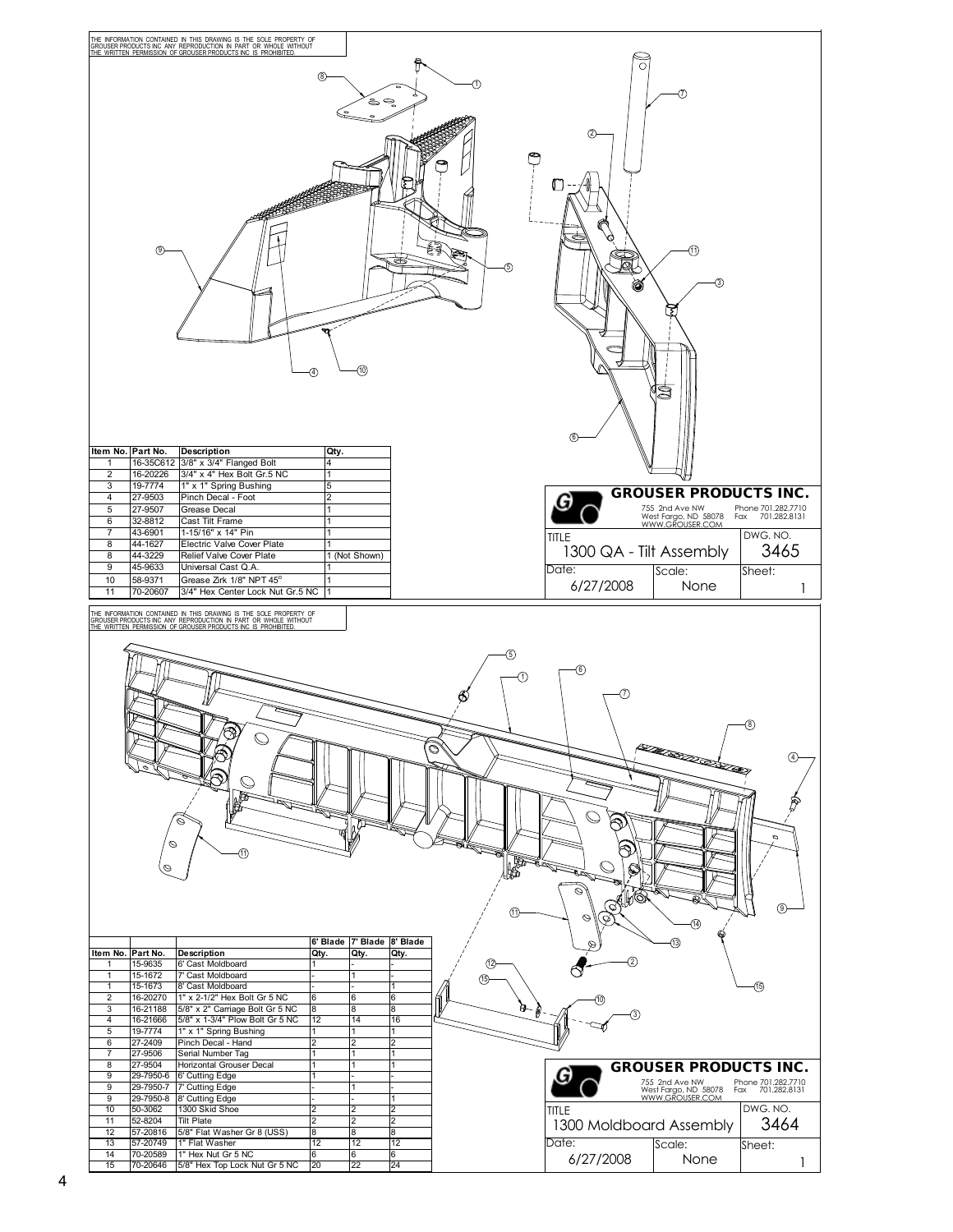#### **Electrical:**

If your loader is equipped with a 12V/4A OEM attachment control kit you may use that circuit to control the electric solenoid. On loaders without a remote power source, the switching circuit must be installed onto the loader. A power cord and switch are supplied. (See wiring instructions on page 6)

#### **Plumbing:**

The dozer is equipped with angle and tilt; the loader valve operates both functions through an electric crossover valve that is installed on the dozer. The proper function of the system with angle and tilt is as follows: (See plumbing diagram on page 5.) The oil is routed directly to the tilt cylinder so it is available at all times to produce level smooth dozing. To set angle, the operator energizes the solenoid with the OEM or Grouser wire harness which will divert the oil flow into the angle cylinders.

#### **Lubrication:**

The angle pin is to be greased on a regular basis. The cylinder ears contain replaceable bushings and should be checked for wear and replacement at the operator's discretion.

#### **Skid Shoes:**

The dozer is equipped with adjustable skid shoes (in both vertical and horizontal directions) which can be very helpful to limit cutting depth and provide smooth results. The shoes are also needed when pushing snow on a gravel surface to

insure the gravel will be left intact.

#### **Operation:**

For maximum strength, the dozer was designed so the loader arms can be in the full down position against the stops when dozing. If it is necessary to raise the arms in some situations then the operator must be careful not to overload the arms and cause damage to them.

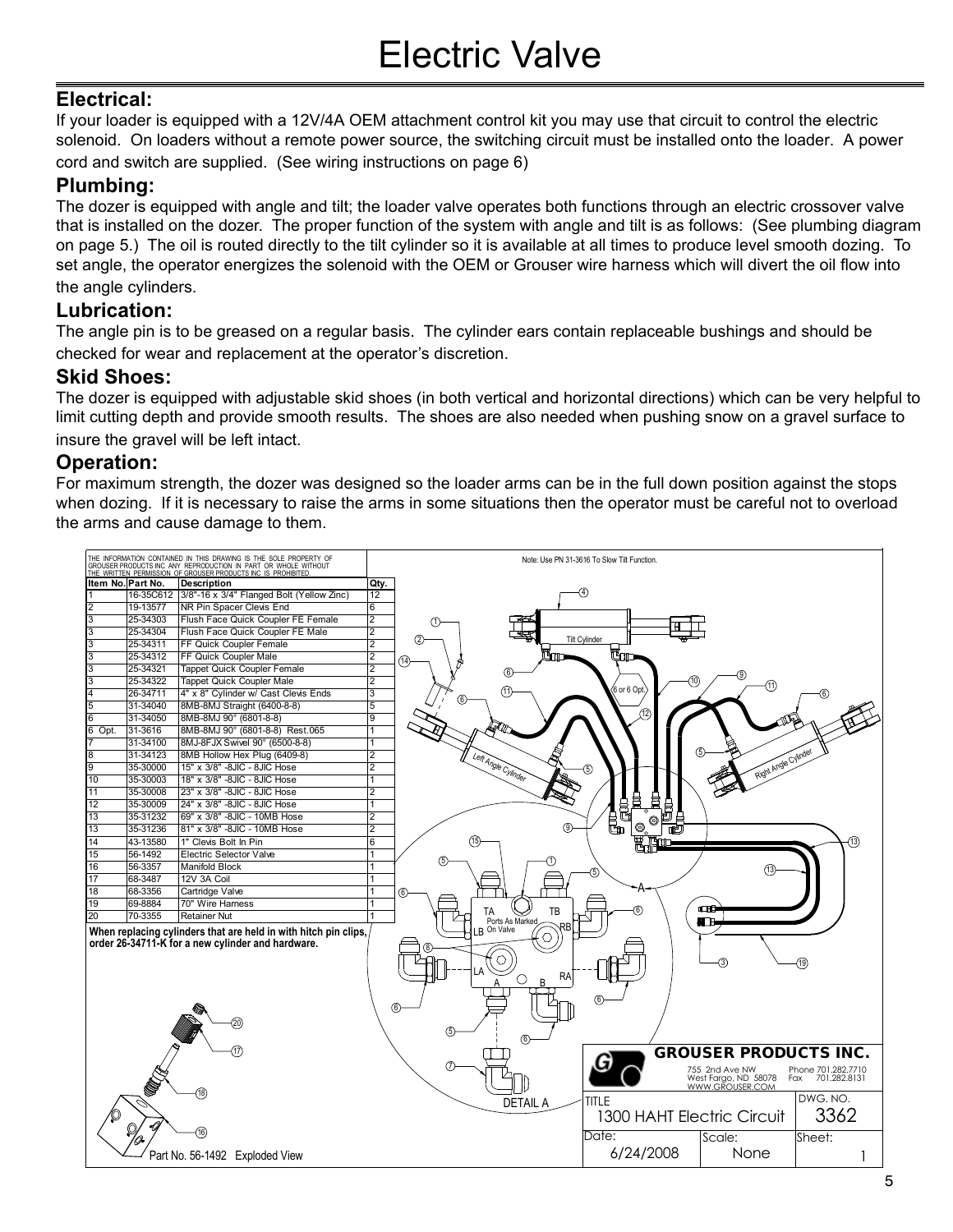







| <b>Item</b>    | Part# | <b>Description</b>                                    |                       |
|----------------|-------|-------------------------------------------------------|-----------------------|
| $\mathbf{1}$   | 8884  | Grouser 70" Wire Harness Assy off Valve-Trailer End   | Universal             |
| 1              | 8951  | Grouser Attachment Control Kit-23.5'                  | Universal             |
| 2              | 3554  | ASV RC-50 Wire Harness 11' w/ Switch-Trailer          | ASV                   |
| 3              | 3750  | ASV RC-100 WIRE HARNESS ASSY (8 Pin)                  | <b>ASV</b>            |
| $\overline{2}$ | 9291  | BC Wire Harness Adapter - Trailer (14 pin)            | <b>Bobcat</b>         |
| <b>NA</b>      | 7986  | Case Wire Harness Adapter - Trailer (8-pin)           | Case                  |
| 3              | 1444  | Cat Wire Harness Adapter Assembly-Trailer (8 pin)     | Caterpillar           |
| $\overline{2}$ | 1886  | JD Wire Harness Adapter - Trailer (3 pin)             | John Deere            |
| 2              | 1438  | JD Wire Harness Adapter - Trailer (14 pin)            | John Deere            |
| 2              | 9255  | Case/NH Wire Harness Adapter-Trailer (14 pin)         | Case/New Holland      |
| $\mathbf{1}$   | 3791  | Gehl/Mustang/Takeuchi Wire Harness                    | Gehl/Mustang/Takeuchi |
| 3              | 1444  | Komatsu Wire Harness Adapter Assembly-Trailer (8 pin) | Kamatsu               |
|                |       |                                                       |                       |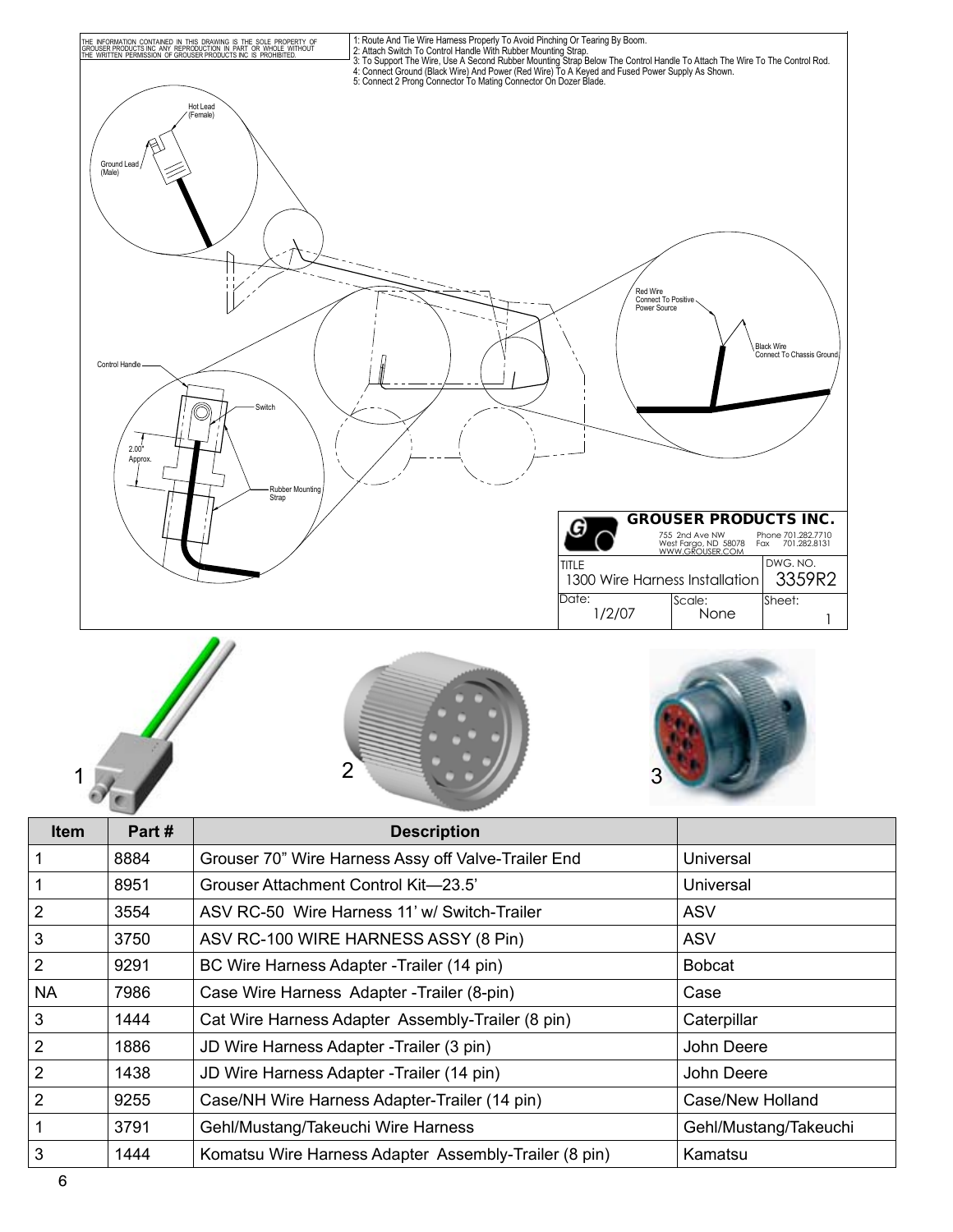